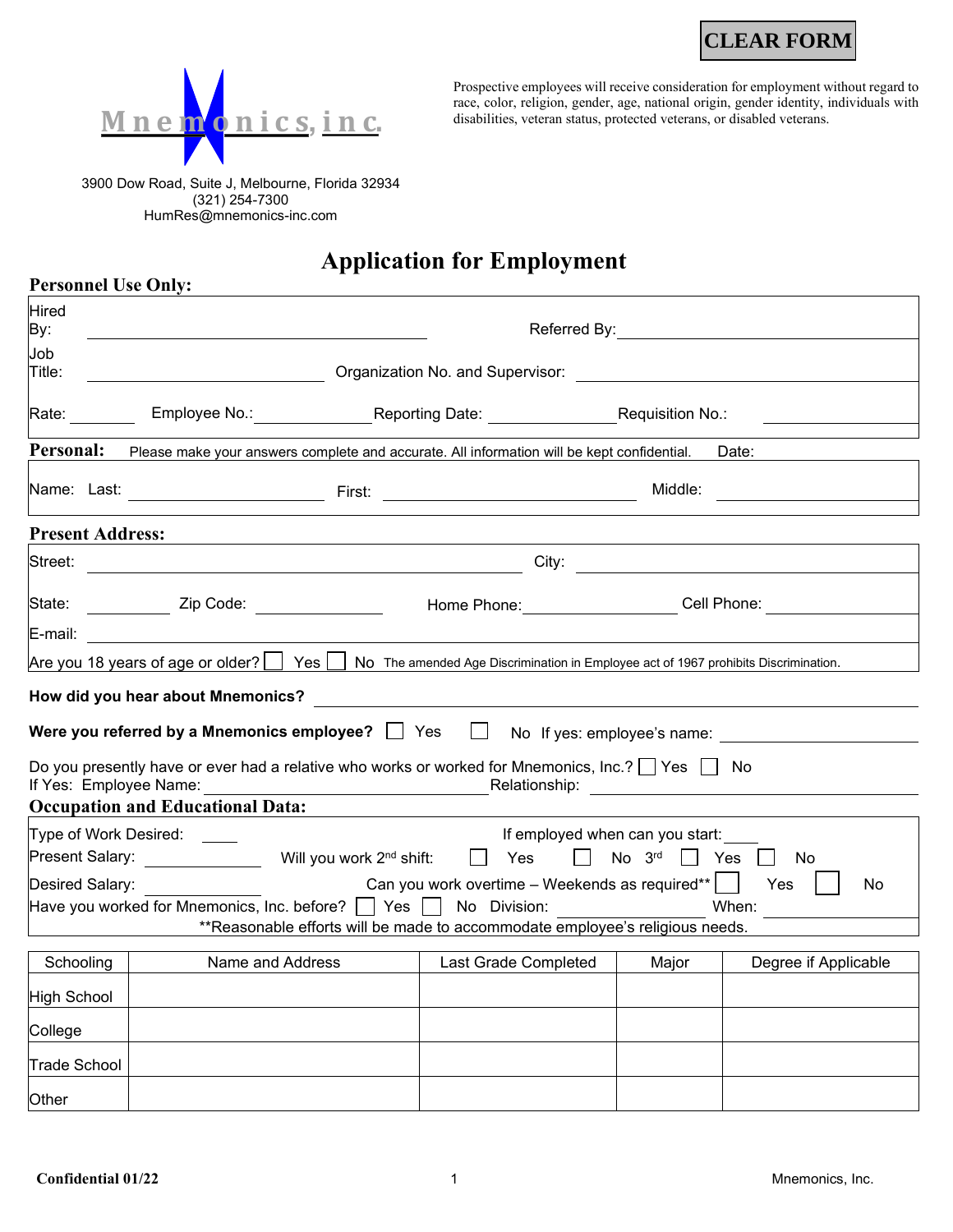**Employment Data:** Cover entire time of your professional career. List most recent employer first, attach additional sheets if necessary.

| Name of Present or Last Employer:                           | Phone No.: |                                                                                                                                                                                                                                                     |                     |            |  |
|-------------------------------------------------------------|------------|-----------------------------------------------------------------------------------------------------------------------------------------------------------------------------------------------------------------------------------------------------|---------------------|------------|--|
|                                                             |            |                                                                                                                                                                                                                                                     |                     |            |  |
|                                                             |            |                                                                                                                                                                                                                                                     |                     |            |  |
|                                                             |            |                                                                                                                                                                                                                                                     |                     |            |  |
|                                                             |            | Starting Salary: _____________  Last Salary: _____________________Date Employed(Mo/Yr):From  ___ /                                                                                                                                                  | Month Year          | Month Year |  |
|                                                             |            |                                                                                                                                                                                                                                                     |                     |            |  |
|                                                             |            |                                                                                                                                                                                                                                                     | Phone No.:          |            |  |
|                                                             |            |                                                                                                                                                                                                                                                     |                     |            |  |
|                                                             |            |                                                                                                                                                                                                                                                     |                     |            |  |
| Name and Title of Immediate Supervisor:                     |            |                                                                                                                                                                                                                                                     |                     |            |  |
|                                                             |            | Starting Salary: ____________________Last Salary:______________________Date Employed(Mo/Yr):From     /                                                                                                                                              |                     |            |  |
|                                                             |            |                                                                                                                                                                                                                                                     | Month Year          | Month Year |  |
|                                                             |            |                                                                                                                                                                                                                                                     | Phone No.:          |            |  |
|                                                             |            |                                                                                                                                                                                                                                                     |                     |            |  |
|                                                             |            |                                                                                                                                                                                                                                                     | City: State: State: |            |  |
| Name and Title of Immediate Supervisor:                     |            |                                                                                                                                                                                                                                                     |                     |            |  |
|                                                             |            | Starting Salary: _________________Last Salary:_______________Date Employed(Mo/Yr): From                                                                                                                                                             | $\mathcal{L}$       |            |  |
|                                                             |            |                                                                                                                                                                                                                                                     | Month Year          | Month Year |  |
| Name of Present or Last Employer:                           |            |                                                                                                                                                                                                                                                     | Phone No.:          |            |  |
| Title and Actual Duties:                                    |            |                                                                                                                                                                                                                                                     |                     |            |  |
| Address:                                                    |            | City:                                                                                                                                                                                                                                               | State:              |            |  |
| Name and Title of Immediate Supervisor:                     |            |                                                                                                                                                                                                                                                     |                     |            |  |
| Starting Salary: Last Salary:                               |            | Date Employed(Mo/Yr): From                                                                                                                                                                                                                          | Month Year          | Month Year |  |
| Reason for Desiring Change:                                 |            |                                                                                                                                                                                                                                                     |                     |            |  |
| training, and experience we should consider in placing you. |            | State here other business experience, including part-time and summer work during the time you were in school, also military<br><u> 1980 - Jan Samuel Barbara, martin da shekarar 1980 - An tsara 1980 - An tsara 1980 - An tsara 1980 - An tsar</u> |                     |            |  |
|                                                             |            |                                                                                                                                                                                                                                                     |                     |            |  |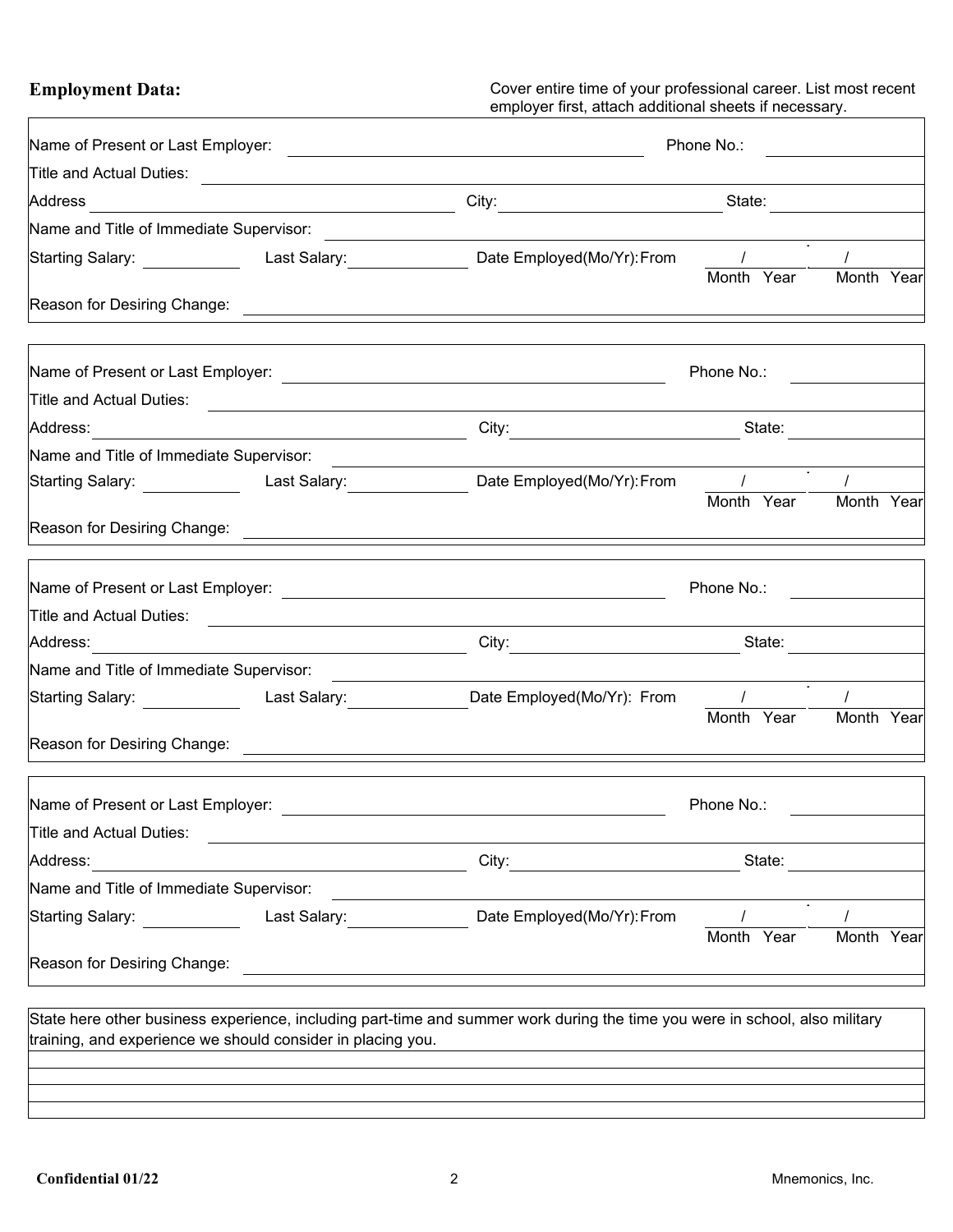| CHECK BOX IF YOU HAVE EXPERIENCE AND/OR TRAINING IN ANY OF THE BELOW AREAS                                                                                                                                                                         |                                                                            |                                                                                             |                                                                                                                                     |  |  |
|----------------------------------------------------------------------------------------------------------------------------------------------------------------------------------------------------------------------------------------------------|----------------------------------------------------------------------------|---------------------------------------------------------------------------------------------|-------------------------------------------------------------------------------------------------------------------------------------|--|--|
| I. Accounting<br>II. Clerical                                                                                                                                                                                                                      | <b>III. Miscellaneous</b>                                                  | <b>IV. Office Machines</b>                                                                  | V. Manufacturing                                                                                                                    |  |  |
| Auditing<br><b>File Clerk</b><br><b>Budgets</b><br><b>Record Clerk</b><br>Cost<br><b>Shipping Clerk</b><br><b>Statistics Clerk</b><br>General<br>Payroll<br>Shorthand (wmp<br>Typing (wmp $\qquad$ )<br><b>Statistics</b><br>Other<br>Tax<br>Other | Drafting<br>Expediting<br>Maintenance<br>Purchasing<br>Technician<br>Other | Bookkeeping<br>Calculating<br>Duplicating<br>Switchboard<br><b>Word Processing</b><br>Other | Microscope<br>Chemicals<br>Tech. Specifications<br>Assembly Work<br><b>Quality Control</b><br><b>Certifications Earned</b><br>Other |  |  |
|                                                                                                                                                                                                                                                    |                                                                            |                                                                                             |                                                                                                                                     |  |  |
| In what do you consider yourself most proficient?                                                                                                                                                                                                  |                                                                            |                                                                                             |                                                                                                                                     |  |  |
|                                                                                                                                                                                                                                                    |                                                                            |                                                                                             |                                                                                                                                     |  |  |
|                                                                                                                                                                                                                                                    |                                                                            |                                                                                             |                                                                                                                                     |  |  |
| <b>Activities and Interests:</b>                                                                                                                                                                                                                   |                                                                            |                                                                                             |                                                                                                                                     |  |  |
| What are your hobbies?                                                                                                                                                                                                                             |                                                                            |                                                                                             |                                                                                                                                     |  |  |
|                                                                                                                                                                                                                                                    |                                                                            |                                                                                             |                                                                                                                                     |  |  |
|                                                                                                                                                                                                                                                    |                                                                            |                                                                                             |                                                                                                                                     |  |  |
| <b>Military Services, U.S.A.:</b>                                                                                                                                                                                                                  |                                                                            |                                                                                             |                                                                                                                                     |  |  |
| <b>Branch of Service:</b>                                                                                                                                                                                                                          | <b>Highest Rank or Rating:</b>                                             |                                                                                             | Reserve Status:                                                                                                                     |  |  |
| $\sqrt{ }$<br>Date of Service (Mo Yr): From                                                                                                                                                                                                        | $To$ /                                                                     | <b>Present Military Status:</b>                                                             | <u>and the companion of the companion of</u>                                                                                        |  |  |
| Month<br>Year                                                                                                                                                                                                                                      | Month Year                                                                 |                                                                                             |                                                                                                                                     |  |  |
| <b>References:</b> (Other than relatives)                                                                                                                                                                                                          |                                                                            |                                                                                             |                                                                                                                                     |  |  |
| Name:                                                                                                                                                                                                                                              | Occupation:                                                                |                                                                                             | Years Known:                                                                                                                        |  |  |
| Street:                                                                                                                                                                                                                                            | City:                                                                      | State:                                                                                      | Zip Code:                                                                                                                           |  |  |
| Phone Number (Including Area Code):                                                                                                                                                                                                                |                                                                            |                                                                                             |                                                                                                                                     |  |  |
| Name: Name: 2008                                                                                                                                                                                                                                   | Occupation:                                                                |                                                                                             |                                                                                                                                     |  |  |
| Street:                                                                                                                                                                                                                                            | City:                                                                      | State: Zip Code:                                                                            |                                                                                                                                     |  |  |
| Phone Number (Including Area Code):                                                                                                                                                                                                                |                                                                            |                                                                                             |                                                                                                                                     |  |  |
| Name:<br><u> 1989 - Johann Barn, fransk politik fotograf (d. 1989)</u>                                                                                                                                                                             |                                                                            |                                                                                             |                                                                                                                                     |  |  |
| Street:<br><b>City:</b>                                                                                                                                                                                                                            |                                                                            | State: <u>Change Zip</u> Code:                                                              |                                                                                                                                     |  |  |
| Phone Number (Including Area Code):                                                                                                                                                                                                                |                                                                            |                                                                                             |                                                                                                                                     |  |  |
| Name: <u>2000 - 2000 - 2000 - 2000 - 2000 - 2000 - 2000 - 2000 - 2000 - 2000 - 2000 - 2000 - 2000 - 2000 - 2000 - 2000 - 2000 - 2000 - 2000 - 2000 - 2000 - 2000 - 2000 - 2000 - 2000 - 2000 - 2000 - 2000 - 2000 - 2000 - 2000 </u>               | Occupation:                                                                | ________________________________Years Known: _______                                        |                                                                                                                                     |  |  |
| Street:<br><u> 1980 - Johann Barn, mars ann an t-Amhain Aonaich an t-Aonaich an t-Aonaich ann an t-Aonaich ann an t-Aonaich</u>                                                                                                                    |                                                                            |                                                                                             | State: <u>Zip Code:</u>                                                                                                             |  |  |
| Phone Number (Including Area Code):                                                                                                                                                                                                                |                                                                            |                                                                                             |                                                                                                                                     |  |  |
|                                                                                                                                                                                                                                                    |                                                                            |                                                                                             |                                                                                                                                     |  |  |